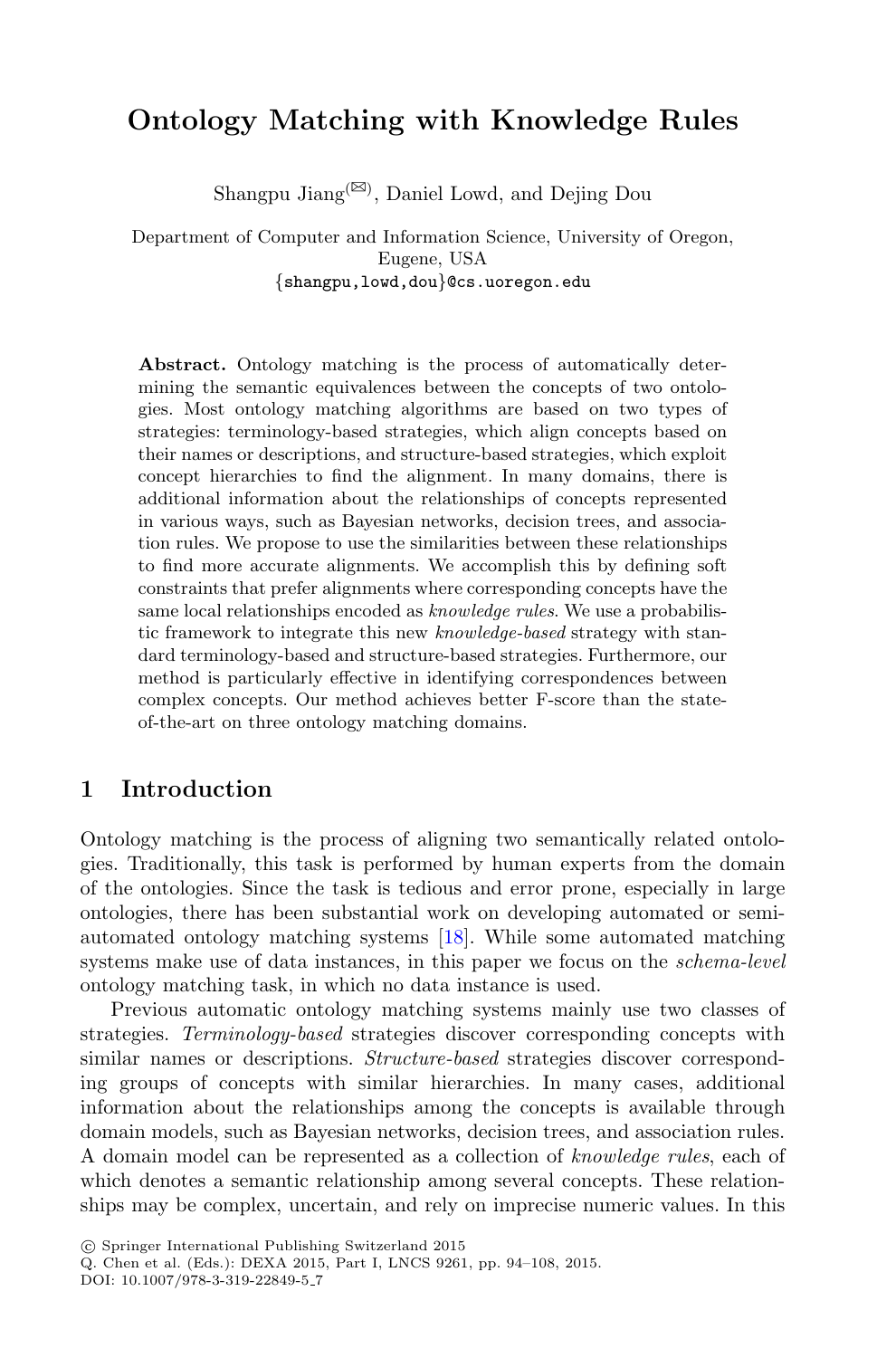paper, we introduce a new *knowledge-based strategy* which uses the structure of these knowledge rules as (soft) constraints on the alignment.

As a motivating example, consider two ontologies in the basketball game domain. One ontology has datatype properties height, weight, center, forward and guard for players, while the other ontology has the corresponding datatype properties h, w, and position. Terminology-based strategies may not identify these correspondences. However, if we know that a large value of height implies center is true in the first ontology, and the same relationship holds for h and  $position = Center in the second ontology, then we tend to believe that height$ maps to  $h$  and center maps to position  $=$  Center.

We use Markov logic networks (MLNs) [\[4](#page-14-1)] as a probabilistic language to combine the knowledge-based strategy with other strategies, in a formalism similar to that of [\[12\]](#page-14-2). In particular, we encode the knowledge-based strategy with weighted formulas that increase the probability of alignments where corresponding concepts have isomorphic relationships. We use an MLN inference engine to find the most likely alignment. We name our method Knowledge-Aware Ontology Matching (KAOM).

Our approach is also capable of identifying *complex correspondences*, an extremely difficult task in ontology matching. A complex correspondence is a correspondence between a simple concept and a complex concept (e.g., grad student maps to the union of PhD and Masters). This can be achieved by constructing a set of *complex concepts* (e.g., unions of concepts) in each ontology, subsequently generating candidate complex correspondences, and using multiple strategies – including the knowledge-based strategy – to find the correct ones.

The contributions of this work are as follows:

- We show how to represent common types of domain models as knowledge rules, and how to use these knowledge rules to obtain more accurate alignments. Our approach is especially effective in identifying the correspondences of numerical or nominal datatype properties. By incorporating complex concepts, our approach is also capable of discovering complex correspondences, which is a very difficult scenario in the ontology matching task.
- We evaluate the effectiveness of KAOM in three domains with different types of knowledge rules, and show that our approach not only outperforms the state-of-the-art approaches for ontology matching in one-to-one matching, but also discovers complex correspondences successfully.

The paper is organized as follows. In Sect. [2,](#page-2-0) we define ontology matching and review previous work. In Sect. [3,](#page-3-0) we introduce the concept of "knowledge rules" with a definition and examples. In Sect. [4,](#page-4-0) we present the knowledgebased strategy. In Sect. [5,](#page-7-0) we show how to incorporate complex concepts in our method. In Sect. [6,](#page-8-0) we formalize our method with Markov logic networks. We present experimental results in Sect. [7](#page-9-0) and conclude in Sect. [8.](#page-13-0)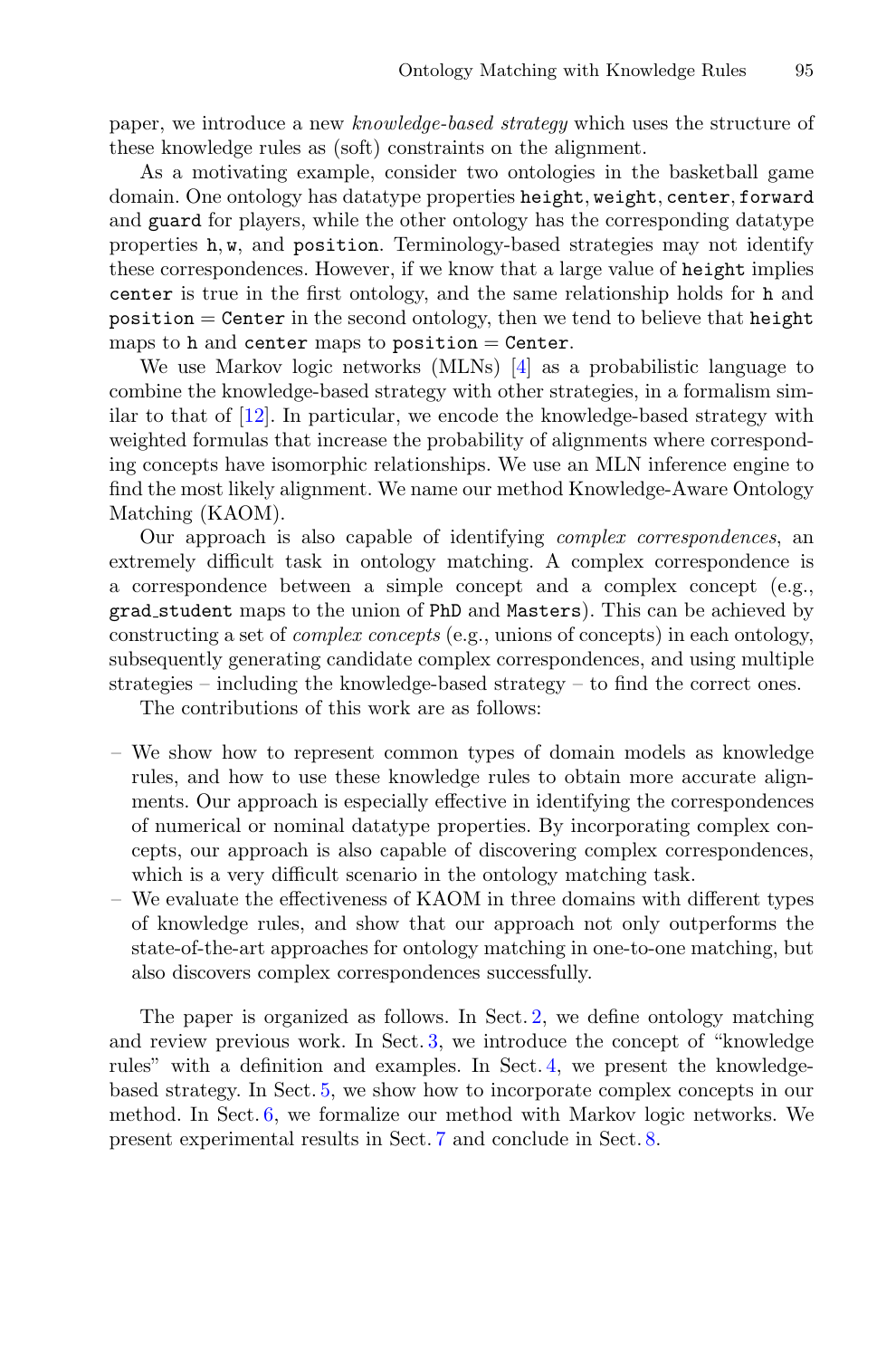## <span id="page-2-0"></span>**2 Ontology Matching**

We begin by formally defining ontology matching.

**Definition 1 (Ontology Matching**  $[5]$  $[5]$ **).** *Given two ontologies*  $O_1$  *and*  $O_2$ , *a* correspondence *is a 3-tuple*  $\langle e_1, e_2, r \rangle$  *where*  $e_1$  *and*  $e_2$  *are entities of the first and second ontologies respectively, and* r *is a semantic relation such as equivalence*  $(≡)$  and subsumptions  $(⊑ or ⊒).$  An alignment *is a set of correspondences.* Ontology matching *is the task or process of identifying the correct semantic alignment between the two ontologies. In most cases, ontology matching focuses on equivalence relationships only.*

Most existing schema-level ontology matching systems use two types of strategies: terminology-based and structure-based. Terminology-based strategies are based on terminological similarity, such as string-based or linguistic similarity measures. Structure-based strategies are based on the assumption that two matching ontologies should have similar local or global structures, where the structure is represented by subsumption relationships of classes and properties, and domains and ranges of properties. Advanced ontology matching systems often combine the two types of strategies  $[1,10,11,14]$  $[1,10,11,14]$  $[1,10,11,14]$  $[1,10,11,14]$  $[1,10,11,14]$ . See [\[18](#page-14-0)] for a survey of ontology matching systems and algorithms.

Recently, a probabilistic framework based on Markov logic was proposed to combine multiple strategies [\[12\]](#page-14-2). In particular, it encodes multiple strategies and heuristics into hard and soft constraints, and finds the best matching by minimizing the weighted number of violated constraints. The constraints include string similarity, the cardinality constraints which enforce that each concept matches at most one concept, the coherence constraints which prevent inconsistency induced by the matching, and the stability constraints which penalize dissimilar local subsumption relationships.

**Definition 2 (Complex Correspondences).** *A* complex concept *is a composition (e.g., unions, complements) of one or more simple concepts. In OWL*<sup>[1](#page-2-1)</sup>, *there are several constructors for creating complex classes and properties (see the top part of Table [1](#page-4-1) for an incomplete list of constructors). A* complex correspondence *is an equivalence relation between a simple class or property and a complex class or property in two ontologies [\[17\]](#page-14-7).*

Previous work has taken several different approaches to find complex correspondences (i.e., complex matching). [\[2](#page-13-2)] constructs candidates for complex correspondences using operators for primitive classes, such as string concatenation or arithmetic operations on numbers. [\[17](#page-14-7)] summarizes four patterns for building up complex correspondences based on linguistic and structural features given a candidate one-to-one alignment: Class by Attribute Type (CAT), Class by Inverse Attribute Type (CIAT), Class by Attribute Value (CAV), and Property Chain pattern (PC). Finally, when aligned or overlapping data is available, inductive logic programming (ILP) techniques can be used as well [\[6](#page-14-8)[,15](#page-14-9)].

<span id="page-2-1"></span> $1 \text{ http://www.w3.org/TR/owl2-primer/}.$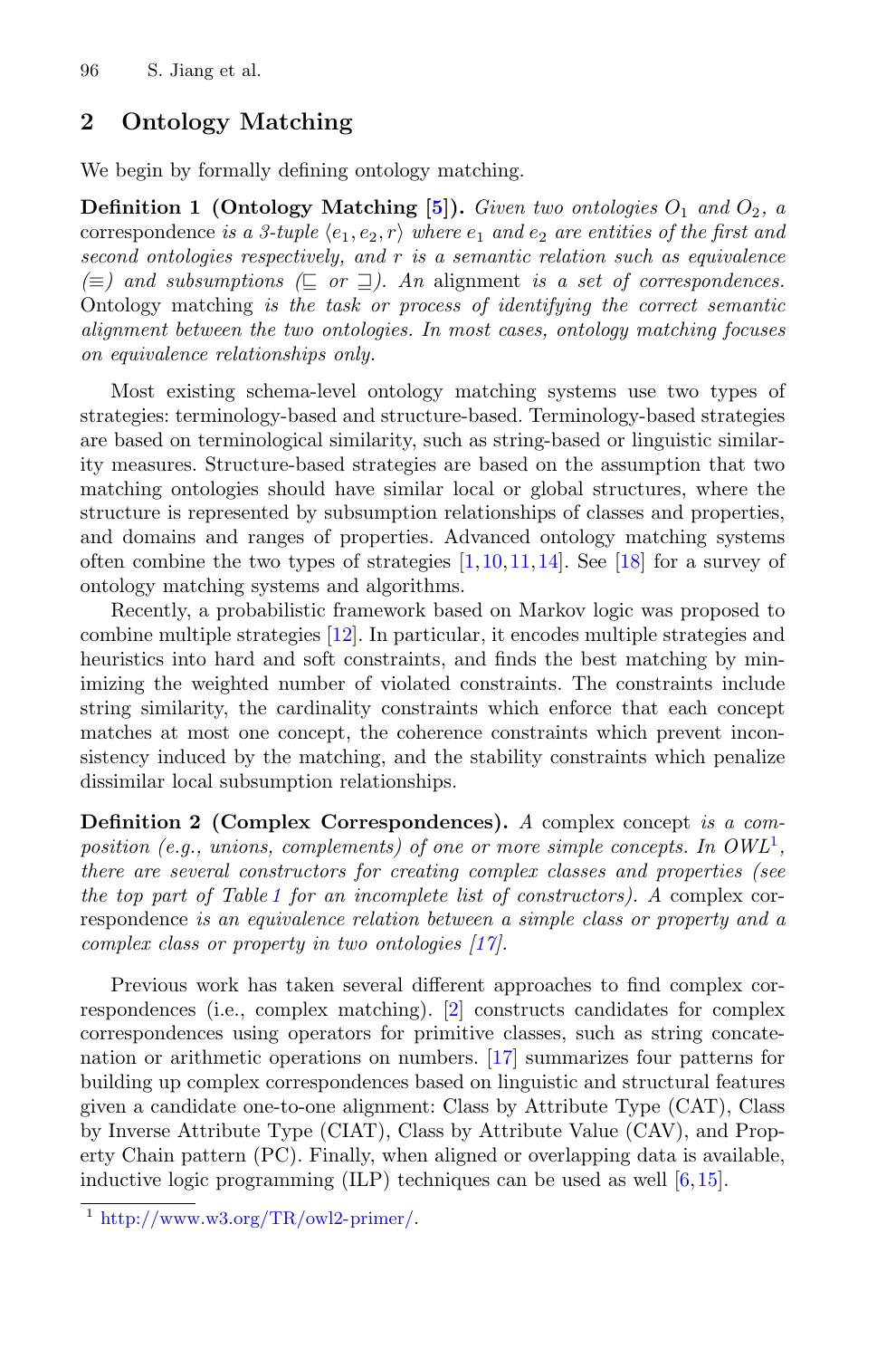Many ontology matching systems make use of data instances to some extent  $(e.g., [2,3,6,15])$  $(e.g., [2,3,6,15])$  $(e.g., [2,3,6,15])$  $(e.g., [2,3,6,15])$  $(e.g., [2,3,6,15])$  $(e.g., [2,3,6,15])$ . However, in this paper, we focus on the case where data are not available or data sharing is not preferred because of communication cost or privacy concerns.

#### <span id="page-3-0"></span>**3 Representation of Domain Knowledge**

In the AI community, knowledge is typically represented in *formal languages*, among which ontology-based languages are the most widely used forms. The Web Ontology Language (OWL) is the W3C standard ontology language that describes the classes and properties of objects in a specific domain. OWL and many other ontology languages are based on variations of description logics.

In ontology languages such as OWL, knowledge is represented as logic *axioms*. These axioms describe properties of classes or relations (e.g., a relation is functional, symmetric, or antisymmetric, etc.), or a relationship of several entities (e.g., the relation 'grandfather' is the composition of the two relations 'father' and 'parent').

The choice of using description logic as the foundation of the Semantic Web ontology languages is largely due to the trade-off between expressivity and reasoning efficiency. In tasks such as ontology matching, reasoning does not need to be instant, so we can afford to consider other forms of knowledge outside of a specific ontology language or description logic.

**Definition 3 (Knowledge Rule).** *A knowledge rule is a sentence*  $R(a, b, \ldots; \theta)$ *in a formal language which consists of a relation* R*, a set of entities (i.e., classes, attributes or relations)* {a, b, . . .}*, and (optionally) a set of parameters* <sup>θ</sup>*. A knowledge rule carries logical or probabilistic semantics representing the relationship among these entities. The specific semantics depend on* R*.*

Many domain models and other types of knowledge can be represented as sets of knowledge rules, each rule describing the relationship of a small number of entities. The semantics of each relationship  $R$  can typically be expressed with a formal language. Table [1](#page-4-1) shows some examples of the symbols used in formal languages such as description logic, along with their associated semantics.

We illustrate a few forms of knowledge rules with the following examples. For each rule, we provide a description in English, a logical representation, and an encoding as a knowledge rule with a particular semantic relationship, R*i*. We define a new relationship in each example, but, in a large domain model, most relationships would be appear many times in different rules.

*Example 1.* The submission deadline precedes the camera ready deadline:

#### <span id="page-3-2"></span>paperDueOn ≺ manuscriptDueOn

<span id="page-3-1"></span>This is represented as  $R_1$ (paperDueOn, manuscriptDueOn) with  $R_1(a, b)$ :  $a \prec b$ .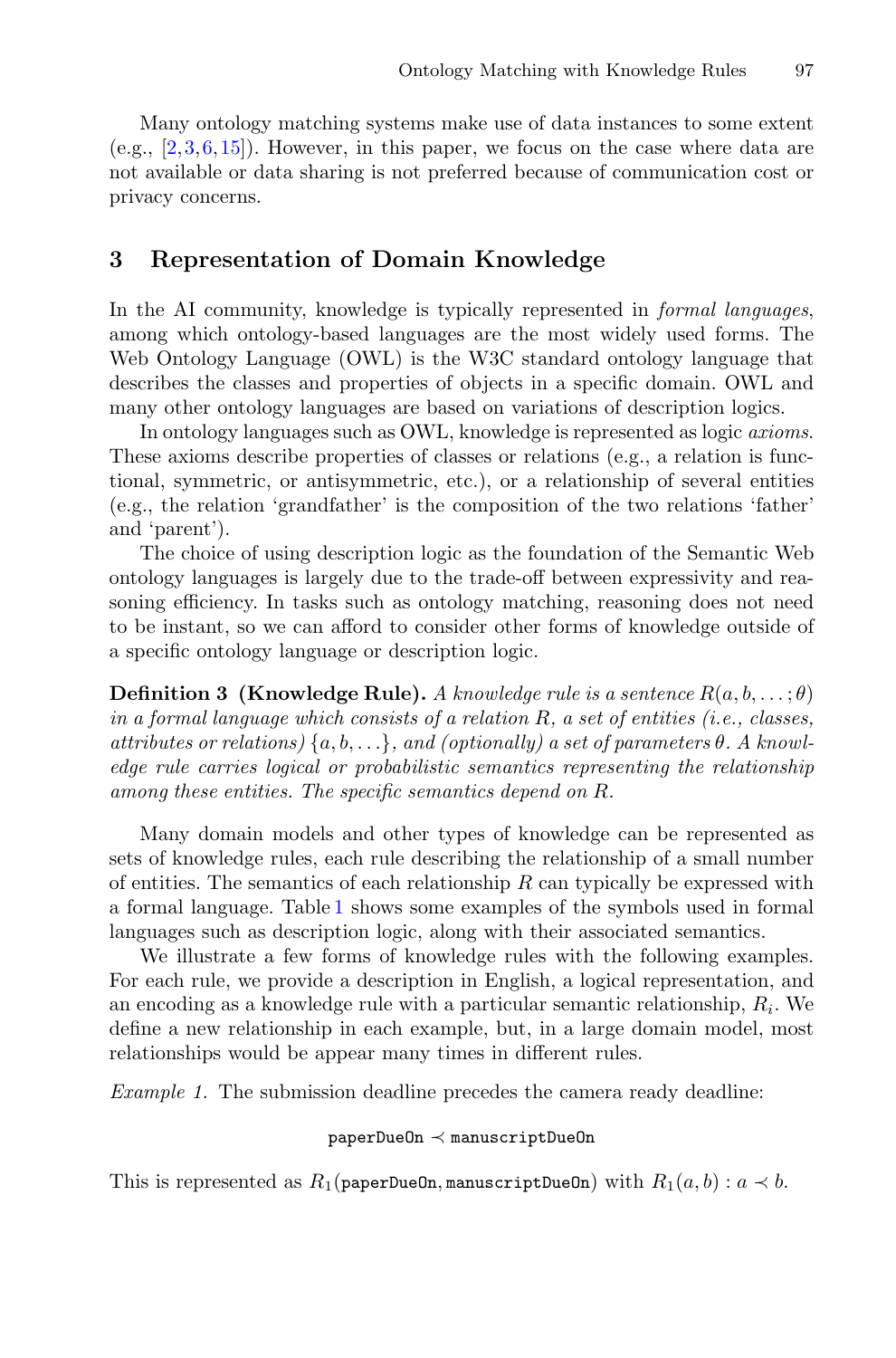| Syntax                  | Semantics                                                                                          |
|-------------------------|----------------------------------------------------------------------------------------------------|
| Τ                       | D                                                                                                  |
| 丄                       | Ø                                                                                                  |
| $C\sqcap D$             | $C^{\mathcal{I}}\cap D^{\mathcal{I}}$                                                              |
| $C \sqcup D$            | $C^\mathcal{I} \cup D^\mathcal{I}$                                                                 |
| $\neg C$                | $\mathcal{D}\backslash C^\mathcal{I}$                                                              |
| $\forall R.C$           | $\{x \in \mathcal{D}   \forall y((x, y) \in R^{\mathcal{I}} \rightarrow y \in C^{\mathcal{I}})\}\$ |
| $\exists R.C$           | $\{x \in \mathcal{D} \vert \exists y ((x, y) \in R^{\mathcal{I}} \land y \in C^{\mathcal{I}})\}\$  |
| $R \circ S$             | $\{(x,y) \exists z((x,z)\in R^{\mathcal{I}}\wedge(z,y)\in S^{\mathcal{I}})\}\$                     |
| $R^-$                   | $\{(x, y)   (y, x) \in R^{\mathcal{I}}\}\$                                                         |
| $R \upharpoonright C$   | $\{(x,y)\in R^{\mathcal{I}} x\in C^{\mathcal{I}}\}\$                                               |
| $R \downharpoonright C$ | $\{(x,y)\in R^{\mathcal{I}} y\in C^{\mathcal{I}}\}\$                                               |
| $C \sqsubseteq D$       | $C^{\mathcal{I}} \subset D^{\mathcal{I}}$                                                          |
| $C \sqsubset \neg D$    | $C^{\mathcal{I}} \cap D^{\mathcal{I}} = \emptyset$                                                 |
| $R \prec S$             | $y < y'$ for $\forall (x, y) \in R^{\mathcal{I}} \wedge (x, y') \in S^{\mathcal{I}}$               |
| $C \Rightarrow D$       | $Pr(D^{\mathcal{I}} C^{\mathcal{I}})$ is close to 1                                                |

<span id="page-4-1"></span>**Table 1.** Syntax and semantics of DL symbols (top), DL axioms (middle), and other knowledge rules used in the examples of the paper (bottom)

| <i>Example 2.</i> A basketball player taller than 81 inches and heavier than 245 |  |  |  |  |  |
|----------------------------------------------------------------------------------|--|--|--|--|--|
| pounds is likely to be a center:                                                 |  |  |  |  |  |

$$
\mathtt{h} > 81 \wedge \mathtt{w} > 245 \Rightarrow \mathtt{pos} = \mathtt{Center}
$$

This rule can be viewed as a branch of a *decision tree* or an *association rule*. It can be represented as  $R_2(h, w, pos=Center, [81, 245])$ , with  $R_2(a, b, c, \theta) : a >$  $\theta_1 \wedge b > \theta_2 \Rightarrow c.$ 

*Example 3.* A smoker's friend is likely to be a smoker as well:

$$
\mathrm{Smokes}(x) \wedge \mathrm{Friend}(x,y) \Rightarrow \mathrm{Smokes}(y)
$$

Relational rules such as this one describe relationships of attributes across multiple tables, as opposed to propositional data mining rules that are restricted to a single table. This rule can be represented as  $R_3(\text{Smoke}, \text{Friend})$  with  $R_3(a, b)$ :  $a(x) \wedge b(x, y) \Rightarrow a(y).$ 

For the remainder of this paper, we will assume that the knowledge in both domains is represented as knowledge rules, as described in this section.

## <span id="page-4-0"></span>**4 Our New Knowledge-Based Strategy**

We propose a new strategy for ontology matching that uses the similarity of knowledge rules in the two ontologies. It is inspired by the structure-based strategy in many ontology matching algorithms  $(e.g., [11,12])$  $(e.g., [11,12])$  $(e.g., [11,12])$  $(e.g., [11,12])$ . It naturally extends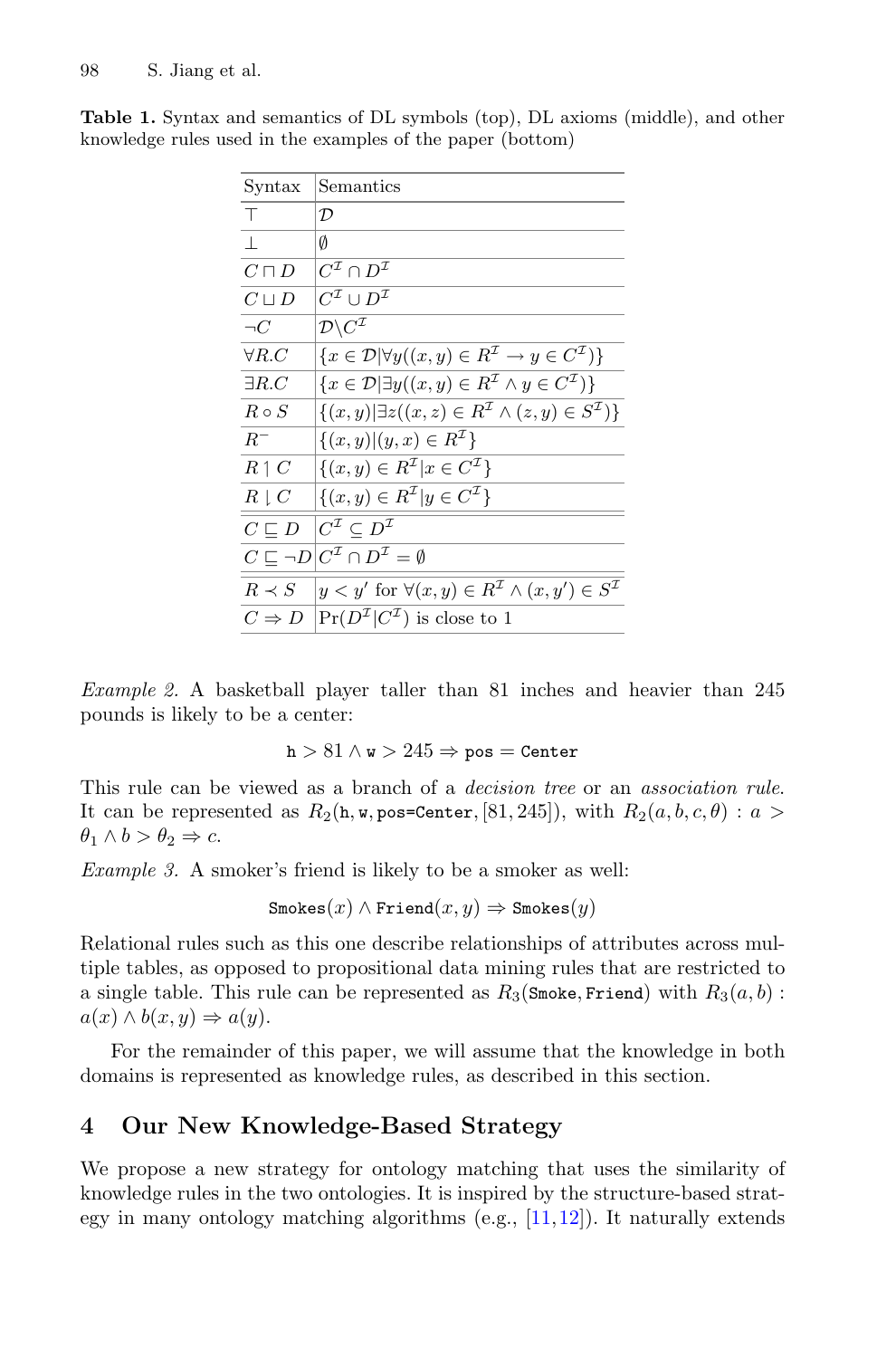the subsumption relationship of entities in structure-based strategies to other types of relationships.

We use Markov logic to combine the knowledge-based strategy with other strategies. In particular, each strategy is represented as a set of *soft constraints*, each of which assigns a score to the alignments satisfying it, and the alignment with the highest total score is chosen as the best alignment. We now describe the soft constraints encoding the knowledge-based strategy. Our complete Markov logic-based approach, including the soft constraints required for the other strategies, will be described in Sect. [6.](#page-8-0)

For each relation  $R_k$  that appears in both domains, we introduce a set of soft constraints so that the alignments that preserve these relationships are preferred to those that do not:

$$
+w_k \t R_k(a,b) \wedge \neg R_k(a',b') \Rightarrow a \not\equiv a' \vee b \not\equiv b'
$$
  
+w'\_k\t R\_k(a,b) \wedge R\_k(a',b') \Rightarrow a \equiv a' \wedge b \equiv b'  

$$
\forall a, b \in O_1, a', b' \in O_2
$$

These formulas assume  $R_k$  is a binary relation, but they trivially generalize to any arity, e.g.,  $R_k(a, b, c, d, e, \ldots)$ . Note that separate constraints are created for each possible tuple of constants from the respective domains. The numbers preceding the constraints  $(w_k \text{ and } w'_k)$  are the *weights*. A larger weight represents a stronger constraint, since alignments are ranked based on the total weights of the constraints they satisfy. A missing weight means the constraint is a hard constraint which must be satisfied.

<span id="page-5-1"></span>*Example 4.* A reviewer of a paper cannot be the paper's author. In the  $\text{cnt}^2$  $\text{cnt}^2$ ontology we have  $R_4$ (writePaper, readPaper) and in the confOf ontology we have  $R_4(\text{write}, \text{review})$  where  $R_4(a, b) : a \sqsubseteq \neg b$  is the disjoint relationship of properties. Applying the constraint formulas defined above, we increase the score of all alignments containing the two correct correspondences: writePaper  $\equiv$  writes and readPaper  $\equiv$  reviews.

Rules involving continuous numerical attributes often include parameters (e.g., thresholds in Example [2\)](#page-3-1) that do not match between different ontologies. In order to apply the knowledge-based strategy to numerical attributes, we make the assumption that corresponding numerical attributes roughly have a *positive linear* transformation. This assumption is often true in real applications, for instance, when an imperial measure of height matches to a metric measure of height. We propose two methods to handle numerical attributes.

The first method is to compute a *distance measure* (e.g., Kullback-Leibler divergence) between the distributions of the corresponding attributes in a candidate alignment. Although the two distributions describe different attributes, the distance can be computed by assuming a linear transformation between the

<span id="page-5-0"></span><sup>2</sup> Throughout the paper, we will use ontologies in the conference domain (cmt, confOf, conference, edas, ekaw) and the NBA domain (nba − os, yahoo) in our examples. The characteristics of these ontologies will be further described in Sect. [7.](#page-9-0)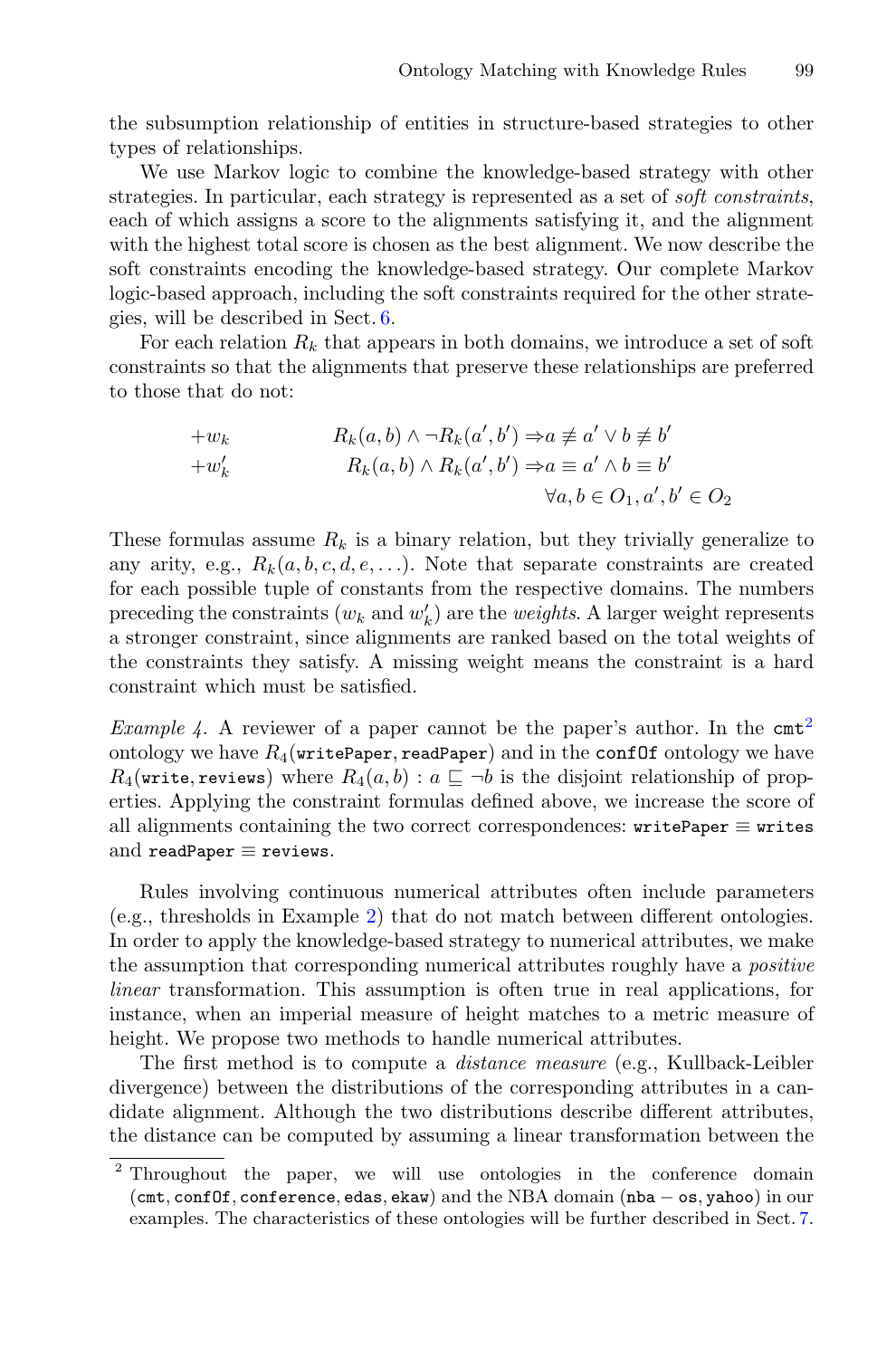two attributes. The coefficients of the mapping relation can be roughly estimated using the ranges of attribute values appearing in the knowledge rules (see Example [5](#page-6-0) below).

Specifically, if the distance between rules  $R(\mathsf{a},\mathsf{b},\ldots,\theta)$  and  $R(\mathsf{a'},\mathsf{b'},\ldots,\theta')$ is d, then we add the constraint:

$$
a \equiv a' \land b \equiv b' \land c \equiv c'
$$

<span id="page-6-0"></span>with a weight of max $(d_0 - d, 0)$  for a given threshold  $d_0$ .

*Example 5.* In the nba – os ontology, we have conditional rules converted from a decision tree, such as

$$
\mathtt{h} > 81 \land \mathtt{w} > 245 \Rightarrow \mathtt{Center}
$$

Similarly, in the nbayahoo ontology, we have

$$
h' > 2.06 \land w' > 112.5 \Rightarrow Center'
$$

Here the knowledge rules represent the conditional distributions of multiple entities. We define the distance between the two conditional distributions as

$$
d(\mathtt{h}, \mathtt{w}, \mathtt{Center}; \mathtt{h'}, \mathtt{w'}, \mathtt{Center'}) = \!\mathbb{E}_{p(\mathtt{h}, \mathtt{w})} d(p(\mathtt{Center}|\mathtt{h}, \mathtt{w}) || p(\mathtt{Center}|\mathtt{h'}, \mathtt{w'}))
$$

where  $\mathbb{E}(\cdot)$  is expectation and  $d(p||p')$  is a distance measure. Because Center and Center' are binary attributes, we simply use  $|p-p'|$  as the distance measure. For numerical attributes, we can use the difference of two distribution histograms as the distance measure. We assume the attribute correspondences (h and h',  $\bf{w}$ and  $\mathbf{w}'$  are linear mappings, and the linear relation can be roughly estimated (e.g., by simply matching the minimum and maximum numbers in these rules). When computing the expectation over **h** and **w**, we apply the linear mapping to generate corresponding values of h' and  $\mathbf{w}'$ , e.g.,  $\mathbf{h}' = 0.025\mathbf{h}, \mathbf{w}' = 0.45\mathbf{w}$ . The distribution of the conditional attributes  $p(\mathbf{h}, \mathbf{w})$  can be roughly estimated as independent and uniform over the ranges of the attributes.

The second method for handling continuous attributes is to discretize them, reducing the continuous attribute problem to the discrete problem described earlier. For example, suppose each continuous attribute  $x$  is replaced with a discrete attribute  $x^d$ , indicating the quartile of x rather than its original value. Then we have  $R_5(\mathbf{h}^d, \mathbf{w}^d, \text{Center})$  and  $R_5(\mathbf{h}^d, \mathbf{w}^d, \text{Center'})$  with relation  $R_5(a, b, c)$ :  $a = 4 \wedge b = 4 \Rightarrow c$ , and the discrete value of 4 indicates that both a and b are in the top quartile. Other discretization methods are also possible, as long as the discretization is done the same way in both domains.

Our method does not rely on the forms of knowledge rules, nor does it rely on the algorithms used to learn these rules. As long as similar techniques or tools are used on both sides of ontologies, we would always be able to find interesting knowledge-based similarities between the two ontologies.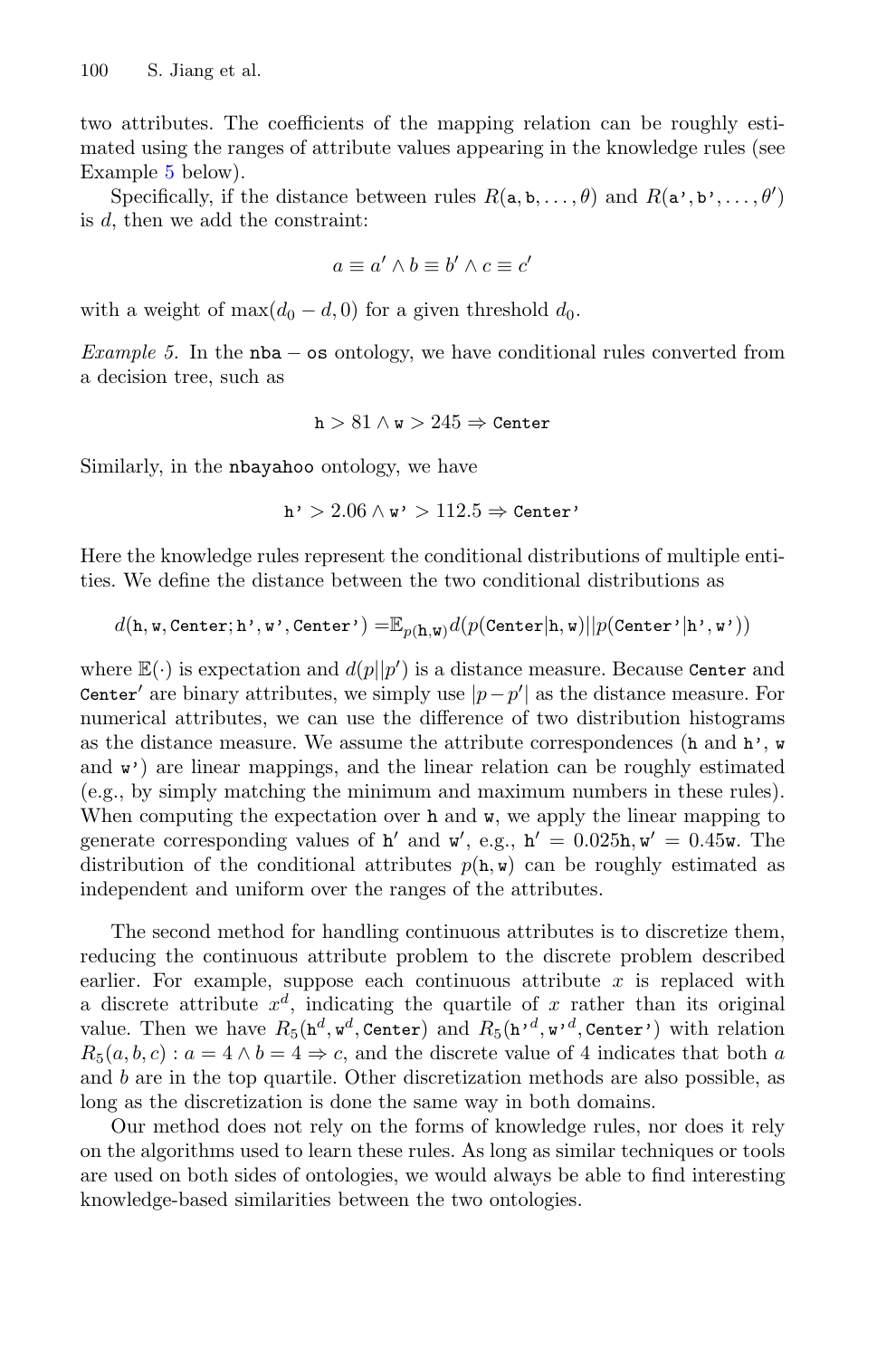## <span id="page-7-0"></span>**5 Finding Complex Correspondences**

Our approach can also find complex correspondences, which contain complex concepts in either or both of the ontologies. We add the complex concepts into consideration and treat them the same way as simple concepts, and then we jointly solve all the simple and complex correspondences by considering terminology, structure, and knowledge-based strategies in a single probabilistic formulation.

First, because complex concepts are recursively defined and potentially infinite, we need to select a finite subset of complex concepts and use them to generate the candidate correspondences. We will only include the complex concepts occurring in the ontology axioms or in the knowledge rules.

Second, we need to define a string similarity measure for each type of complex correspondence. For example, [\[17](#page-14-7)] requires two conditions for a Class by Attribute Type (CAT) matching pattern  $O_1$ :  $a \equiv O_2$ :  $\exists p.b$  (e.g.,  $a =$ Accepted Paper,  $p =$  hasDecision,  $b =$  Acceptance): a and b are terminologically similar, and the domain of  $p$  (Paper in the example) is a superclass of a. We can therefore define the string similarity of a and  $\exists p.b$  to be the string similarity of a and b which coincides with the first condition, and the second condition is encoded in the structure stability constraints. The string similarity measure of many other types of correspondences can be defined similarly based on the heuristic method in [\[17\]](#page-14-7). If there does not exist a straight-forward way to define the string similarity for a certain type of complex correspondences, we can simply set it to 0 and rely on other strategies to identify such correspondences.

Lastly, we need constraints for the correspondence of two complex concepts. The corresponding component concepts and same constructor always implies the corresponding complex concepts, while in the other direction, it is a soft constraint.

$$
\begin{aligned}\n\text{cons}_k(a, b) &\equiv \text{cons}_k(a', b') \Leftarrow a \equiv a' \land b \equiv b' \\
\text{cons}_k(a, b) &\equiv \text{cons}_k(a', b') \Rightarrow a \equiv a' \land b \equiv b'\n\end{aligned}
$$

where  $\text{cons}_k$  are different constructors for complex concepts, e.g., union,  $\exists p.b$ .

Some complex correspondences are almost impossible to be identified with traditional strategies. With the knowledge-based strategy, it becomes possible.

*Example 6.* A reviewer of a paper cannot be the paper's author. In the cmt ontology we have

 $writePaper \sqsubseteq \neg readPaper$ 

and in the conference ontology we have

```
contributes | Reviewed_contribution \sqsubseteq \neg(\text{contributes} \circ \text{reviews})
```
We first build two complex concepts contributes | Reviewed contribution and contributes  $\circ$  reviews. With  $R_4(a, b) = a \sqsubseteq \neg b$  (disjoint properties), the score function would favor the correspondences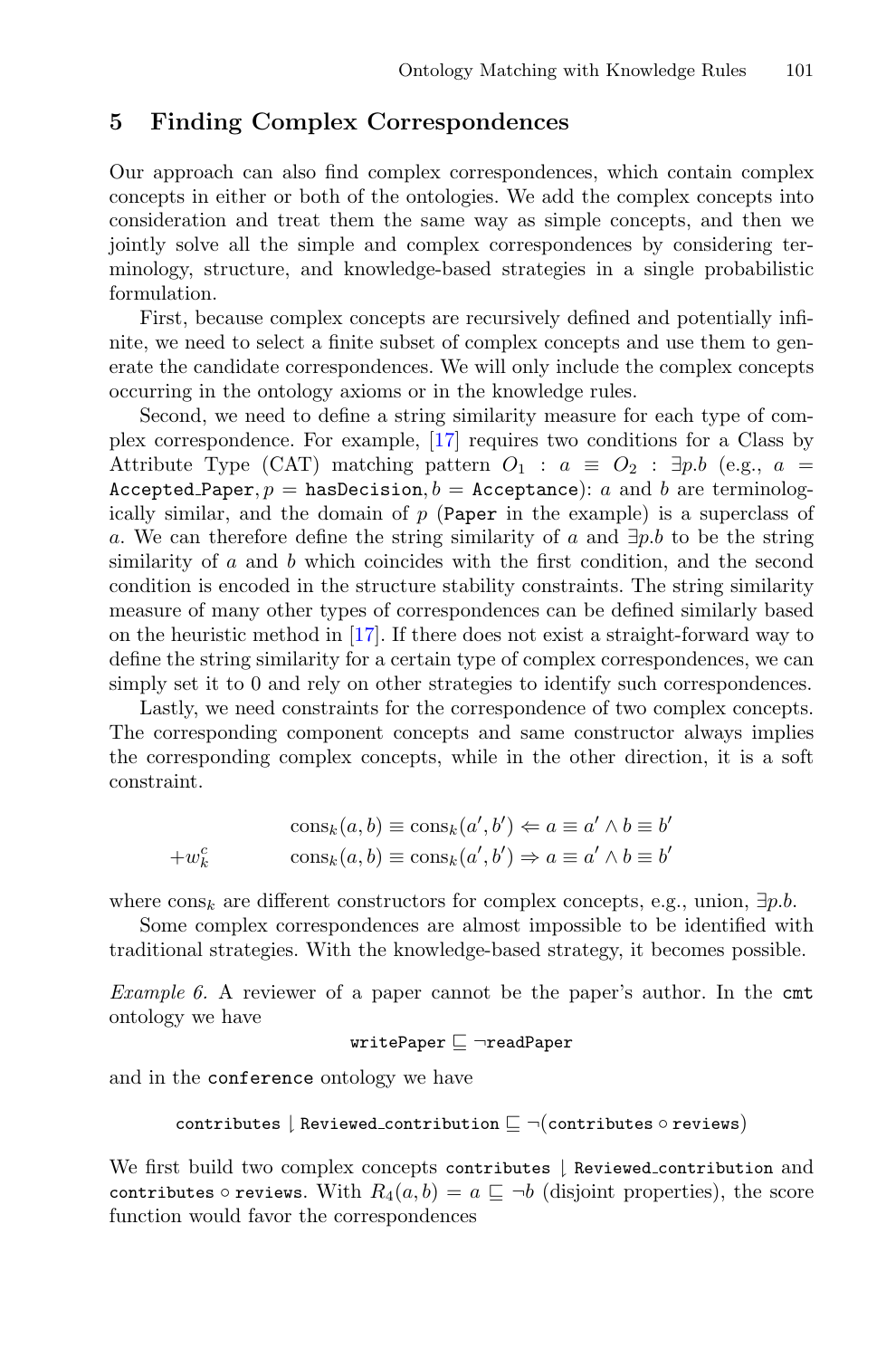$writePaper \equiv$  contributes  $|$  Reviewed\_contribution readPaper ≡ contributes ◦ reviews

## <span id="page-8-0"></span>**6 Knowledge Aware Ontology Matching**

In this section, we present our approach, Knowledge Aware Ontology Matching (KAOM). KAOM uses Markov logic networks (MLNs) to solve the ontology matching task. The MLN formulation is similar to [\[12](#page-14-2)] but incorporates the knowledge-based matching strategy and treatment of complex correspondences.

An MLN [\[4\]](#page-14-1) is a set of weighted formulas in first-order logic. Given a set of constants for individuals in a domain, an MLN induces a probability distribution over Herbrand interpretations or "possible worlds". In the ontology matching problem, we represent a correspondence in first-order logic using a binary relation, match(a1, a2), which is true if concept a1 from the first ontology is semantically equivalent to concept  $a2$  from the second ontology (e.g., match(writePaper, writes) means writePaper  $\equiv$  writes). Each possible world therefore corresponds to an alignment of the two ontologies. We want to find the most probable possible world, which is the configuration that maximizes the sum of weights of satisfied formulas.

We define three components of the MLN of the ontology matching problem: *constants*, *evidence* and *formulas*. The logical constants are the entities in both ontologies, including the simple named ones and the complex ones. The evidence includes the complete set of OWL-supported relationships (e.g., subsumptions and disjointness) among all concepts in each ontology, and rules represented as first-order atomic predicates as described in the Sect. [3.](#page-3-0) We use an OWL reasoner to create the complete set of OWL axioms.

For the formulas, we begin with a set of formulas adapted from [\[12\]](#page-14-2):

1. *A-priori similarity* is the string similarity between all pairs of concepts:

$$
s_{a,a'} \quad \mathtt{match}(a,a')
$$

where  $s_{a,a'}$  is the string similarity between a and  $a'$ , which also serves as the weight of the formula. We use the Levenshtein measure [\[9\]](#page-14-11) for simple correspondences. This atomic formula increases the probability of matching pairs of concepts with similar strings, all other things being equal.

2. *Cardinality constraints* enforce one-to-one simple (or complex) correspondences:

$$
\mathtt{match}(a,a') \land \mathtt{match}(a,a'') \Rightarrow a' = a''
$$

3. *Coherence constraints* enforce consistency of subclass relationships:

$$
\mathtt{match}(a,a') \wedge \mathtt{match}(b,b') \wedge a \sqsubseteq b \Rightarrow a' \sqsubseteq \neg b'
$$

4. *Stability constraints* enforce consistency of the subclass relationships between the two ontologies. They can be viewed as a special case of the knowledgebased constraints we introduce below.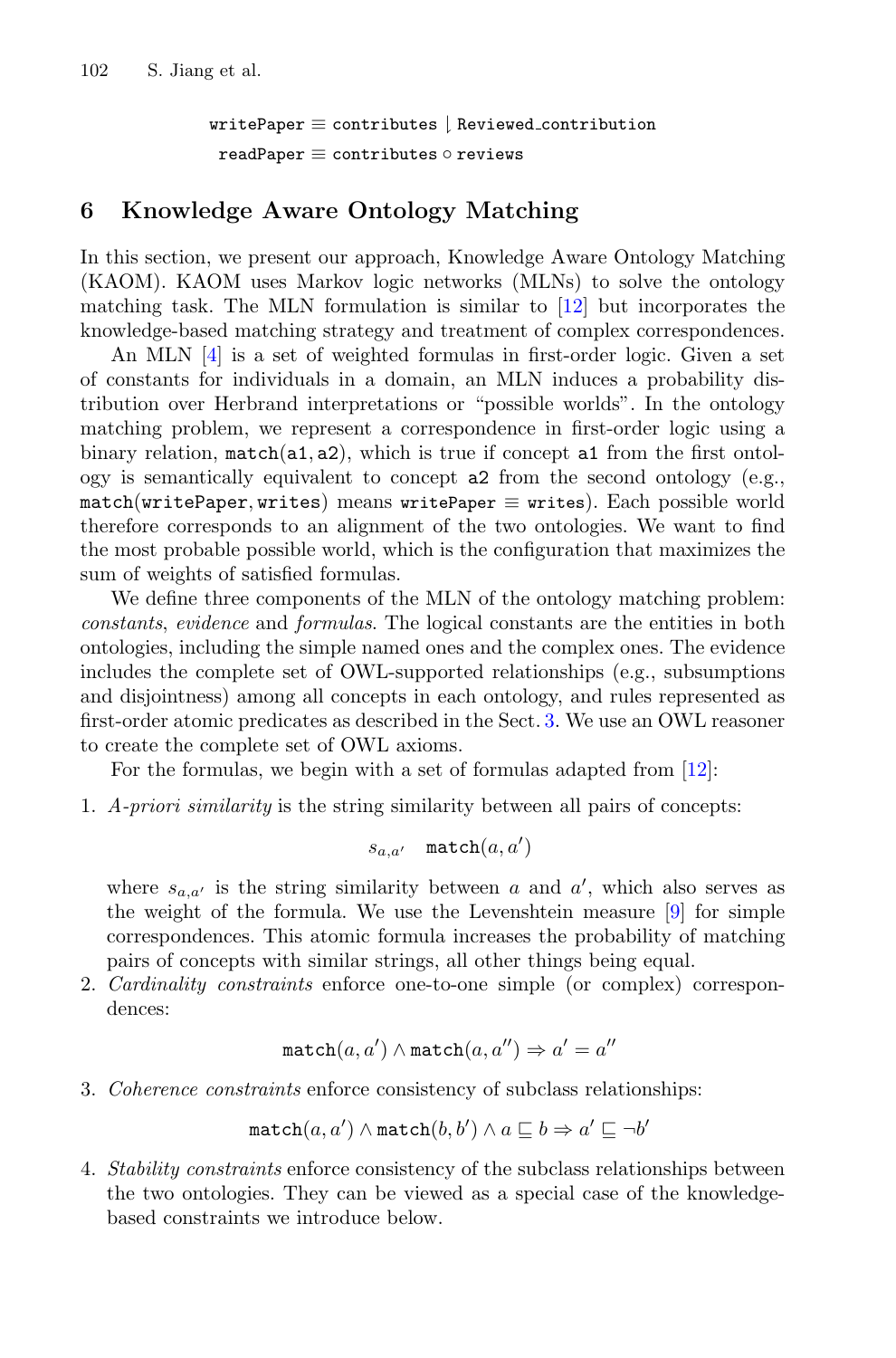*Knowledge-Based Constraints.* We now describe how we incorporate knowledgebased constraints into the MLN formulation through new formulas relating knowledge rules to matchings. The *stability* constraints in [\[12](#page-14-2)] consider three subclass relationships, including  $a$  is a subclass of  $b$  (subclass), and  $a$  is a subclass or superclass of the domain or range of a property  $b$  (domainsub, rangesub). We extend the relationships (knowledge rule patterns) to sub-property, disjoint properties, and user-defined relations such as ordering of dates, and non-deterministic relationships such as correlation and anti-correlation:

$$
-w_k \qquad R_k(a, b, \ldots) \wedge \neg R_k(a', b', \ldots) \Rightarrow \text{match}(a, a') \wedge \text{match}(b, b') \wedge \ldots, k = 1, \ldots, m
$$
\n(1)

where  $m$  is the number of knowledge rule patterns. User-defined relations include those derived from decision trees, association rules, expert systems, and other knowledge sources outside the ontology.

Besides the stability constraints, we introduce a new group of *similarity* constraints that encourage knowledge rules with the same pattern to have corresponding concepts.

$$
+w'_{k} \qquad R_{k}(a,b,...) \wedge R_{k}(a',b',...)\Rightarrow \text{match}(a,a') \wedge \text{match}(b,b') \wedge ..., k=1,...,m
$$
\n(2)

<span id="page-9-3"></span>For numerical rules, we instead use MLN formulas:

$$
d_0 - d \quad \text{match}(a, a') \land \text{match}(b, b') \land \dots, k = 1, \dots, m \tag{3}
$$

where d is a distance measure of the two rules  $R_k(a, b, \ldots)$  and  $R'_k(a', b', \ldots)$  and  $d_0$  is a threshold determining whether the rules are similar or not.

To handle complex correspondences, we add complex concepts that occur in knowledge rules as constants of the MLN, and add knowledge rules that contain these new complex concepts. We define the string similarity and enforce type constraints between simple and complex concepts, as described in Sect. [5.](#page-7-0) For complex to complex correspondences, the string similarity measure is zero, but we have constraints

$$
\begin{aligned} \texttt{match}(a,a') \wedge \texttt{match}(b,b') \wedge ... \Rightarrow \texttt{match}(c,c') \\ w_k^c \qquad \qquad \texttt{match}(a,a') \wedge \texttt{match}(b,b') \wedge ... \Leftarrow \texttt{match}(c,c') \end{aligned}
$$

where  $c = \text{cons}_k(a, b, \ldots), c' = \text{cons}_k(a', b', \ldots)$  for each constructor  $\text{cons}_k$ .

## <span id="page-9-0"></span>**7 Experiments**

We test our KAOM approach on three domains: NBA, census, and conference. The sizes of the ontologies of these domains are listed in Table [2.](#page-10-0) These domains contain very different forms of ontologies and knowledge rules, so we can examine the generality and robustness of our approach.

We use Pellet  $[19]$  $[19]$  for logical inference of the ontological axioms and The-Beast<sup>[3](#page-9-1)</sup> [\[16](#page-14-13)] and Rockit<sup>[4](#page-9-2)</sup> [\[13\]](#page-14-14) for Markov logic inference. We ran all experiments

<span id="page-9-2"></span><span id="page-9-1"></span><sup>3</sup> [http://code.google.com/p/thebeast/.](http://code.google.com/p/thebeast/)

 $4 \text{ https://code.google.com/p/rockit/}$ . We use RockIt for the census domain because TheBeast is not able to handle the large number of rules in that domain.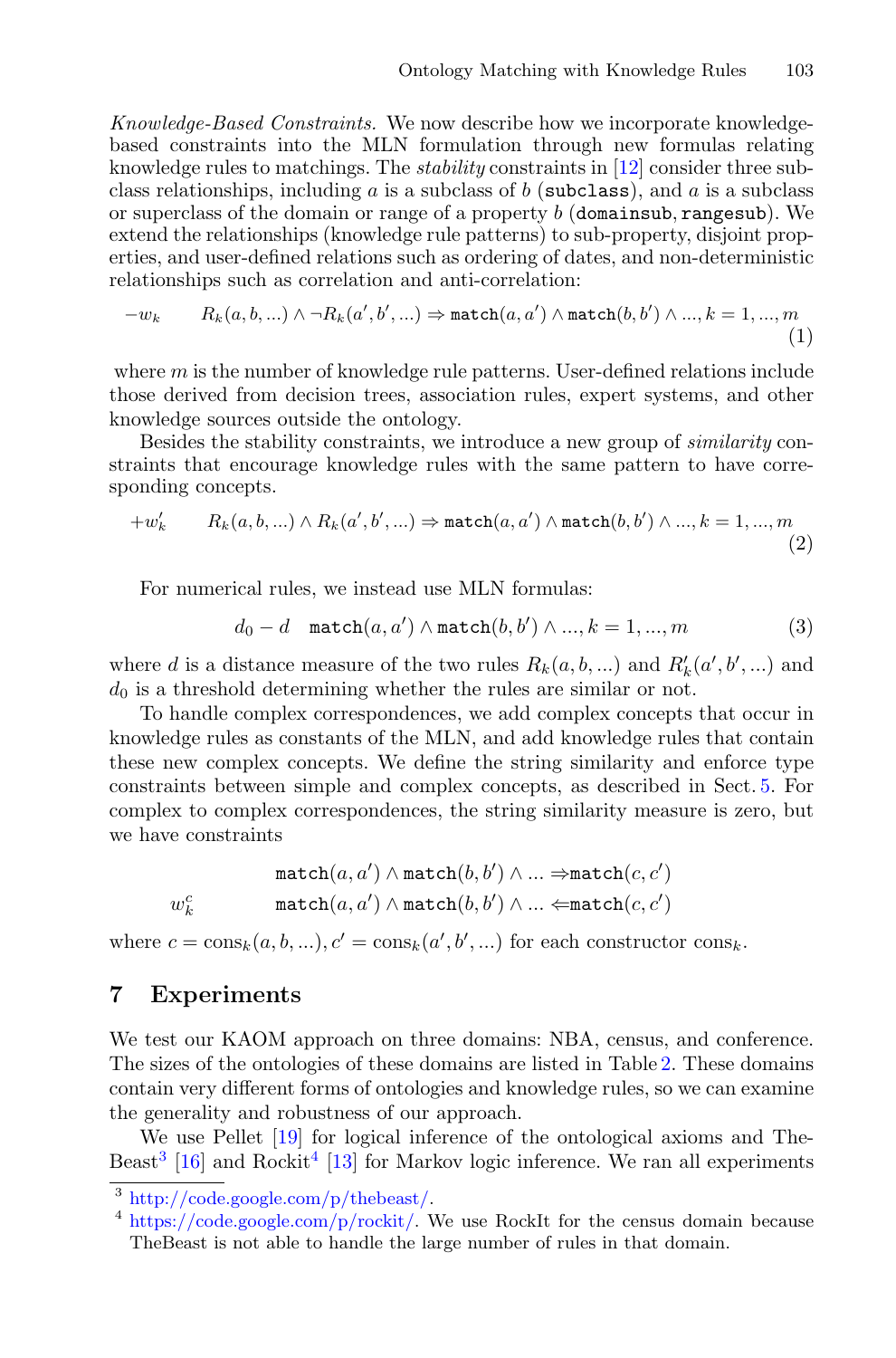| Domain   | Ontology   | $\#$ classes | $\#$ object props $\#$ data props $\#$ values |          |          |
|----------|------------|--------------|-----------------------------------------------|----------|----------|
| NBA      | $nba$ -os  | 3            | 3                                             | 20       | 3        |
|          | yahoo      | 4            | $\overline{4}$                                | 21       | 7        |
| Census   | adult      | 1            | $\theta$                                      | 15       | 101      |
|          | income     |              | $\theta$                                      | 12       | 97       |
| OntoFarm | cmt        | 36           | 50                                            | 10       | $\theta$ |
|          | confOf     | 38           | 13                                            | 25       | $\Omega$ |
|          | conference | 60           | 46                                            | 18       | 6        |
|          | edas       | 103          | 30                                            | 20       | $\Omega$ |
|          | ekaw       | 78           | 33                                            | $\Omega$ | 0        |

<span id="page-10-0"></span>**Table 2.** Number of classes, object properties, data properties and nominal values of each ontology used in the experiments.

on a machine with 24 Intel Xeon E5-2640 cores @2500 MHz and 8GB memory. We compare our system (KAOM) with three others: KAOM without the knowledge-based strategy (MLOM), CODI [\[7\]](#page-14-15) (a new version of [\[12\]](#page-14-2), which is essentially a different implementation of MLOM), and logmap2 [\[8](#page-14-16)], a top performing system in OAEI  $2014^5$  $2014^5$ .

We manually specify the weights of the Markov logic formlas in KAOM and MLOM. The weights of stability constraints for subclass relationships are set with values same as the ones used in [\[12\]](#page-14-2), i.e., the weight for subclass is  $-0.5$ , and those for sub-domain and range are <sup>−</sup>0.25. In KAOM, we also set the weights for different types of similarity rules based on our assessment of their relative importance and kept these weights fixed during the experiments.

## **7.1 NBA**

The NBA domain is a simple setting that we use to demonstrate the effectiveness of our approach. We collected data from the NBA official website and the Yahoo NBA website. For each ontology, we used the WinMine toolkit<sup>[6](#page-10-2)</sup> to learn a decision tree for each attribute using the other attributes as inputs.

For each pair of conditional distributions based on decision tree with up to three attributes, we calculate their similarity based on the distance measure described in Example [5.](#page-6-0) We use the Markov logic formula [\(3\)](#page-9-3) with the threshold  $d_0 = 0.2$ . To make the task more challenging, we did not use any name similarity measures. Our method successfully identified the correspondence of all the numerical and nominal attributes, including height, weight and positions (center, forward and guard) of players. In contrast, without a name similarity measure, no other method can solve the matching problem at all.

<span id="page-10-1"></span> $5 \text{ http://oaei.ontologymatching.org/2014/}.$ 

<span id="page-10-2"></span><sup>6</sup> [http://research.microsoft.com/en-us/um/people/dmax/WinMine/Tooldoc.htm.](http://research.microsoft.com/en-us/um/people/dmax/WinMine/Tooldoc.htm)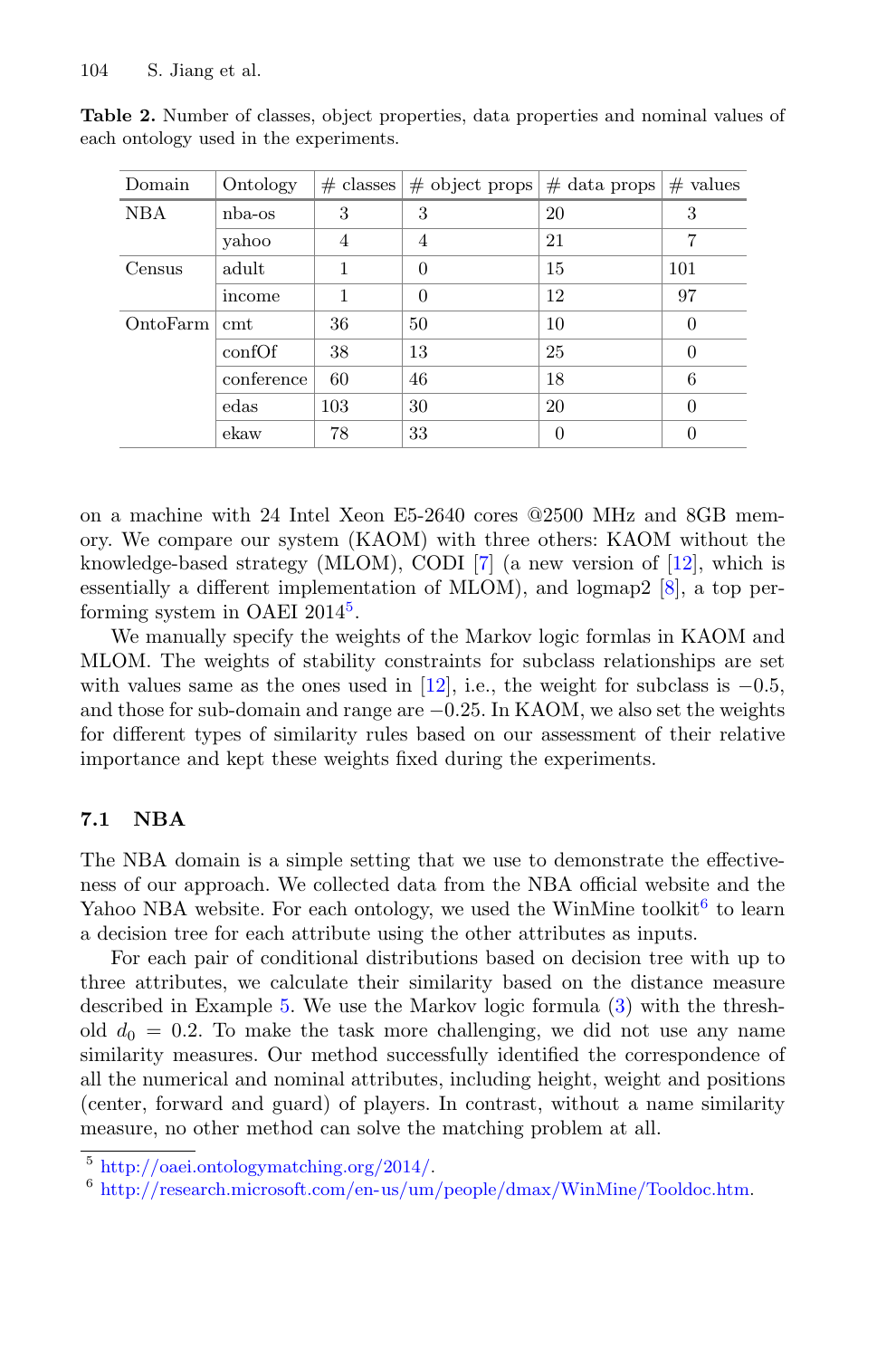#### **7.2 Census**

We consider two census datasets and their ontologies from UC Irvine data repository[7](#page-11-0). Both datasets represent census data but are sampled and post-processed differently. These two census ontologies are flat with a single concept but many datatype properties and nominal values. For this domain, we use association rules as the knowledge. We first discretize each numerical attribute into five intervals, and then generate association rules for each ontology using the Apriori algorithm with a minimum confidence of 0.9 and minimum support of 0.001. For example, one generated rule is:

```
age='(-inf-25.5]' education='11th' hours-per-week='(-inf-35.5]'
  ==> adjusted-gross-income='<=50K' conf:(1)
```
This is represented as

```
R_6(\mathsf{age}^d, \mathtt{11th}, \mathtt{hours-per-week}^d, \mathtt{adjusted-gross-income}^d)
```
where  $x<sup>d</sup>$  refers to the discretized value of x, split into one fifth percentile intervals, and  $R_6(a, b, c, d)$ :  $a = 1 \wedge b \wedge c = 1 \Rightarrow d = 1$ . For scalability reasons, we consider up to three concepts in a knowledge rule, i.e., association rules with up to three attributes. We set the weight of knowledge similarity constraints for the association rules to 0.25.

In the Markov logic formulation in [\[12](#page-14-2)], only the correspondences with apriori similarity measure larger than a threshold  $\tau$  are added as evidence. In the experiments, we set  $\tau$  with different values from 0.50 to 0.90. When  $\tau$  is large, we deliberately discard the string similarity information for some correspondences. MLOM for this task is an extension of [\[12](#page-14-2)] by adding correspondences of *nominal values* and their dependencies with the related attributes. The results are shown in Fig. [1.](#page-12-0) We can see that KAOM always gets better recall and F1, with only a slight degradation in precision. This means our approach fully leverages the knowledge rule information and thus does not rely too much on the names of the concepts to determine the matching. For example, when  $\tau$  is 0.70, KAOM finds 6 out of 8 correspondences of values of adult : workclass and income : class of worker, while MLOM finds none. The other two systems were not designed for nominal value correspondences. CODI only finds 7 and logmap2 only finds 3 attribute correspondences, while KAOM and MLOM find all the 12 attribute correspondences.

## **7.3 OntoFarm**

In order to show how our system can use manually created expert knowledge bases, we use OntoFarm, a standard ontology matching benchmark for an academic conference domain as the third domain in our experiments. As part of OAEI, it has been widely used in the evaluation of ontology matching systems.

<span id="page-11-0"></span><sup>7</sup> [https://archive.ics.uci.edu/ml/datasets.html.](https://archive.ics.uci.edu/ml/datasets.html)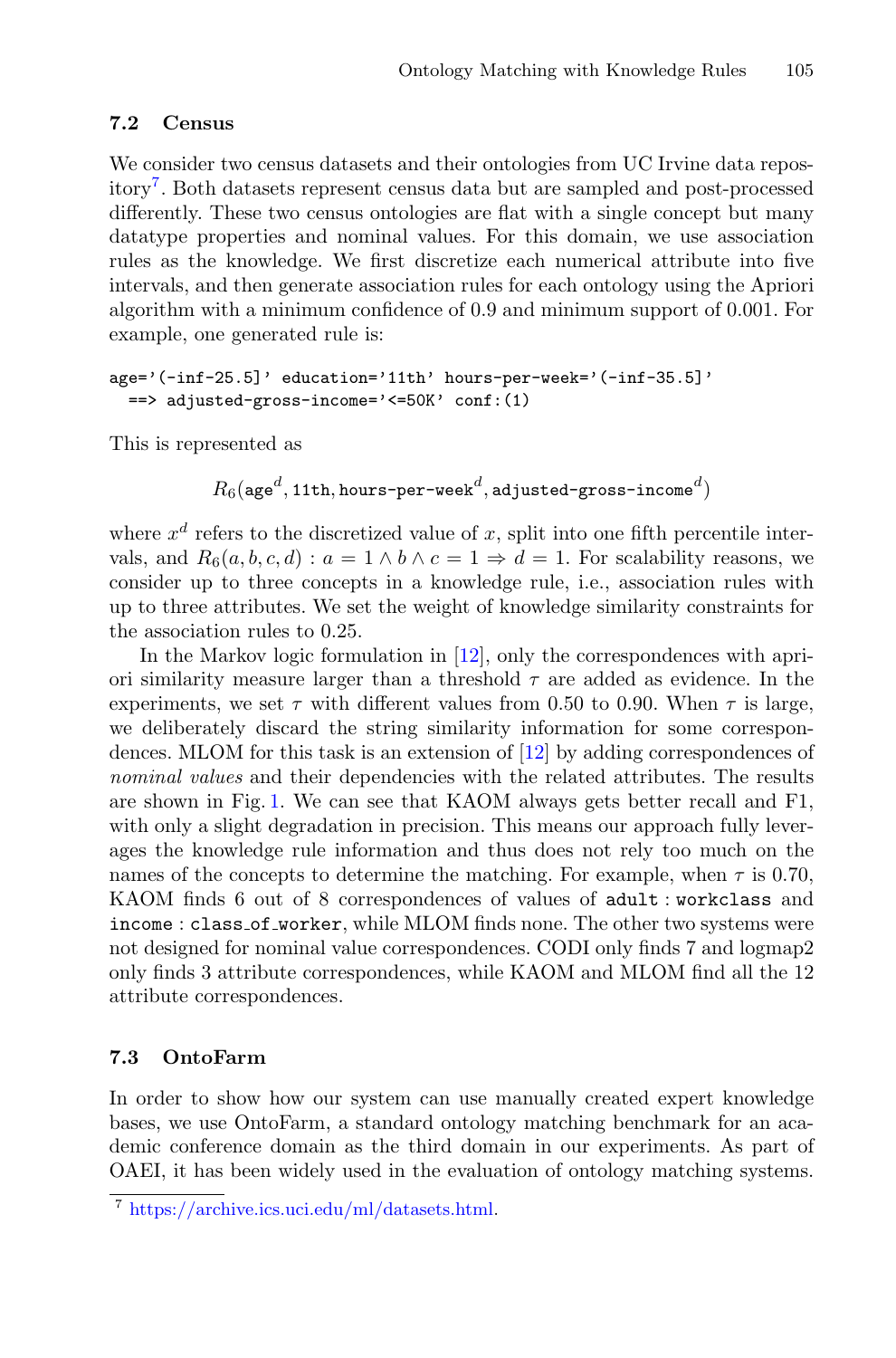

<span id="page-12-0"></span>**Fig. 1.** Precision, recall and F1 on the census domain as a function of the string similarity threshold  $\tau$ .



<span id="page-12-1"></span>**Fig. 2.** Precision, recall and F1 on the OntoFarm domain with only the one-toone correspondences.

The process of manually knowledge rule creation is time consuming, so we only used 5 of the OntoFarm ontologies (cmt, conference, confOf, edas, ekaw). Using their knowledge of computer science conferences and the structure of just one ontology, two individuals listed a number of rules (e.g., Example [1\)](#page-3-2). We then translated these rules into each of the five ontologies. Thus, the same knowledge was added to each of the ontologies, but its representation depended on the specific ontology. For some ontologies, some of the rules were not representable with the concepts in them and thus had to be omitted. This manually constructed knowledge base was developed before running any experiments and kept fixed throughout our experiments. Among the 5 ontologies, we have 10 pairs of matching tasks in total. We set  $\tau$  to 0.70, and the weight for the knowledge similarity constraints to 1.0.

We first compare the four methods to the reference one-to-one alignment from the benchmark (Fig. [2\)](#page-12-1). KAOM achieves similar precision and F1, and better recall than other systems. It was able to identify correspondences in which the concept names are very different, for instance, cmt : readPaper  $\equiv$ confOf : reviews. Note that the similarity constraints work in concert with other constraints. For instance, in Example [4,](#page-5-1) since disjointness is a symmetric knowledge rule, domain and range constraints could be helpful to identify whether cmt : writePaper should match to confOf : writes or confOf : reviews.

To evaluate our approach on complex correspondences, we extended the reference alignment with hand-labeled complex correspondences (Fig. [3\)](#page-13-3). MLOM does not perform well in this task because the complex correspondences require a good similarity measure to become candidates (such as the linguistic features in [\[17\]](#page-14-7)). KAOM, however, uses the structure of the rules to find many complex correspondences without relying on complex similarity measures. For this task we also tried learning the weights of the formulas<sup>[8](#page-12-2)</sup> (KAOM-learn). For each of the 10 pairs of ontologies, we used the rest 9 pairs as training data. KAOM-learn performs slightly better than KAOM.

<span id="page-12-2"></span><sup>8</sup> We used MIRA implemented in TheBeast for weight learning.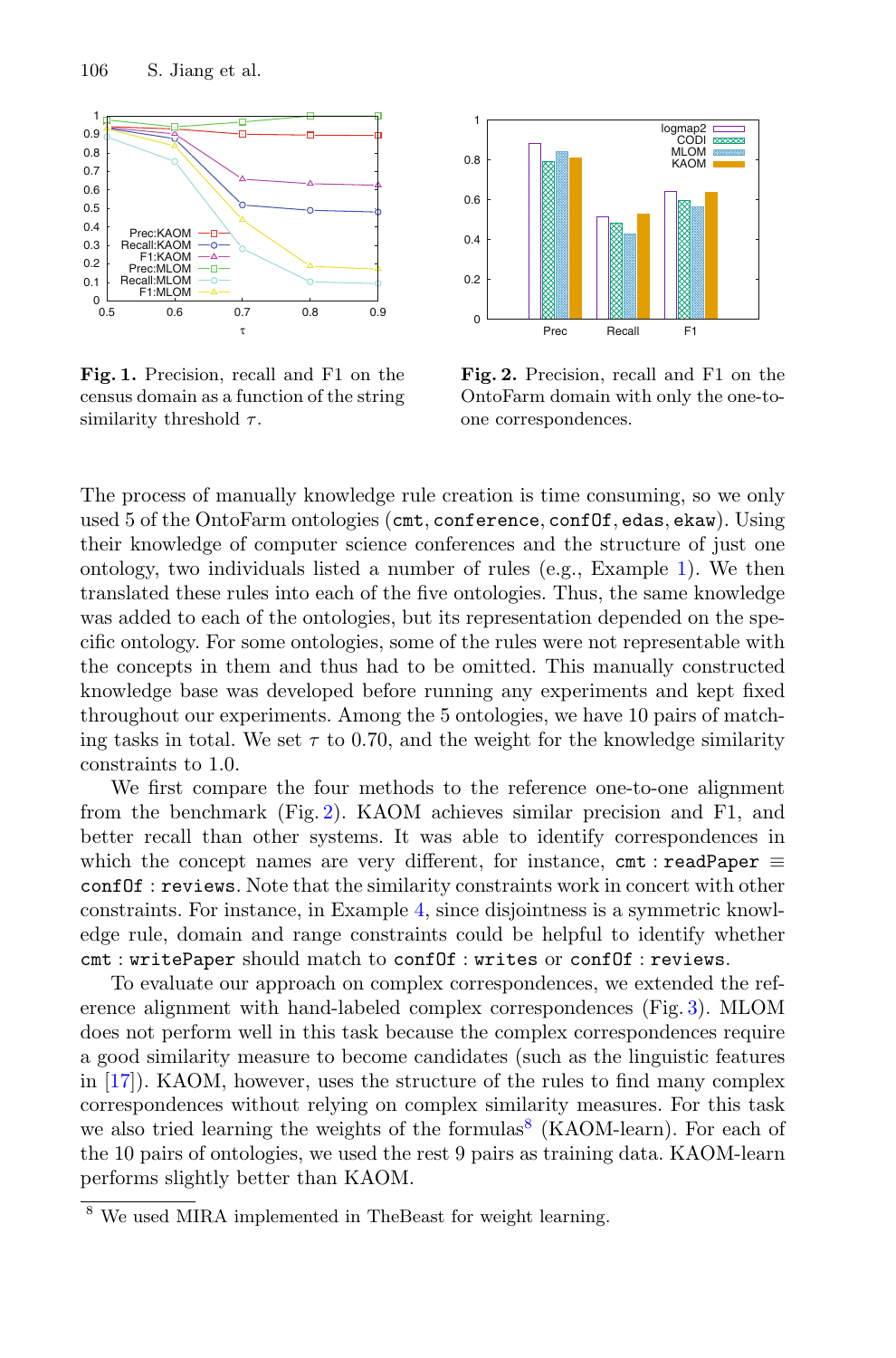

<span id="page-13-3"></span>**Fig. 3.** Precision, recall and F1 on the OntoFarm domain with the complex correspondences.



<span id="page-13-4"></span>**Fig. 4.** Precision-recall curve on the OntoFarm domain with the complex correspondences.

With the hand-picked or automatically learned weights, KAOM produces a single most-likely alignment. However, we can further tune KAOM to produce alignments with higher recall or higher precision. We accomplish this by adding the MLN formula  $match(a, a')$  with weight w. When w is positive, alignments with more matches are more likely, and when  $w$  is negative, alignments with fewer matches are more likely (all other things being equal). We adjusted this weight to produce the precision-recall curve shown in Fig. [4.](#page-13-4) KAOM dominates CODI and provides much higher recall values than logmap2, although logmap2's best precision remains slightly above KAOM's.

## <span id="page-13-0"></span>**8 Conclusion**

We proposed a new ontology matching algorithm KAOM. The key component of KAOM is the knowledge-based strategy, which is based on the intuition that ontologies about the same domain should contain similar knowledge rules, in spite of the different terminologies they use. KAOM is also capable of discovering complex correspondences, by treating complex concepts the same way as simple ones. We encode the knowledge-based strategy and other strategies in Markov logic and find the best alignment with its inference tools. Experiments on the datasets and ontologies from three different domains show that our method effectively uses knowledge rules of different forms to outperform several stateof-the-art ontology matching methods.

**Acknowledgement.** This research is funded by NSF grant IIS-1118050.

## <span id="page-13-1"></span>**References**

- 1. Cotterell, M.E., Medina, T.: A Markov model for ontology alignment. CoRR (2013)
- <span id="page-13-2"></span>2. Dhamankar, R., Lee, Y., Doan, A., Halevy, A., Domingos, P.: iMAP: Discovering complex semantic matches between database schemas. In: Proceedings of the 2004 ACM SIGMOD International Conference on Management of Data, pp. 383–394 (2004)